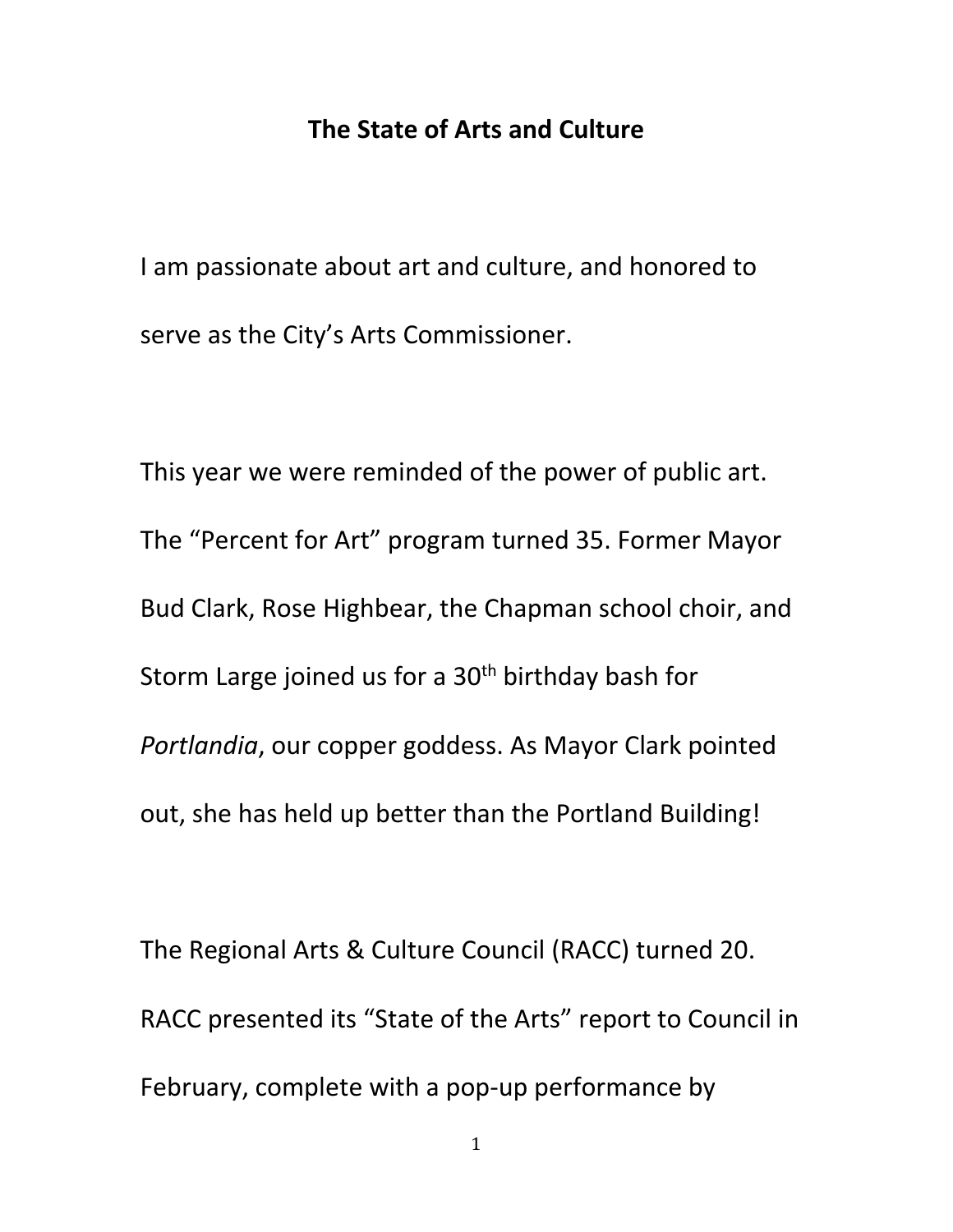Portland Opera and slam poetry by Bella Trent. And we declared November to be Public Art Month – and celebrated in style with a City Hall art exhibit and reception.

Arts education is making a big difference in the lives of our kids. As I explained in my essay in *Artslandia* titled "Why Arts Education Matters," linking core subjects to the arts improves learning. And thanks to the Arts Education & Access Fund (Arts Tax), more than 30,000 children in six school districts across our community now have access to the arts in their classrooms.

Work for Art, the innovative workplace giving program, is celebrating its 10<sup>th</sup> year. Companies like Portland General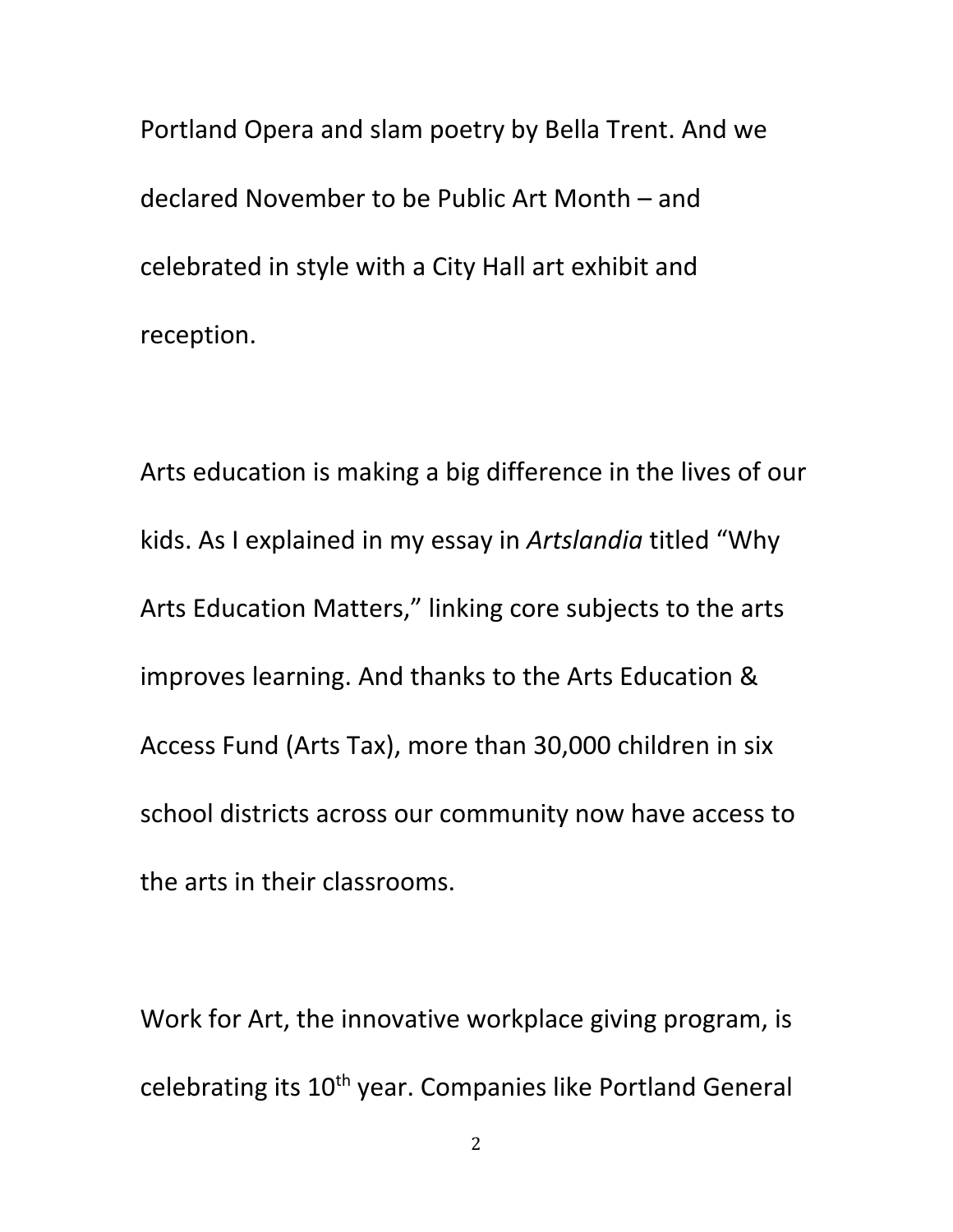Electric, Burgerville, and The Standard lead the way. We have set an ambitious goal to raise \$1 million in 2016.

The creative economy continues to be important to our future. NBC TV show *Grimm* welcomed Governor Brown to help celebrate its 100<sup>th</sup> episode in Portland. The show has contributed \$250 million to the state's economy. PNCA, which opened its new home at the 511 Building, is training the next generation of creative leaders.

Closer to home, the arts continue to enrich my own life. Jazz at Jimmy Mak's. Northwest Dance Project, White Bird, Disjecta, and the Circus Project. Films at the Hollywood Theater. Lee Kelly sculpture. PHAME concerts. And more.